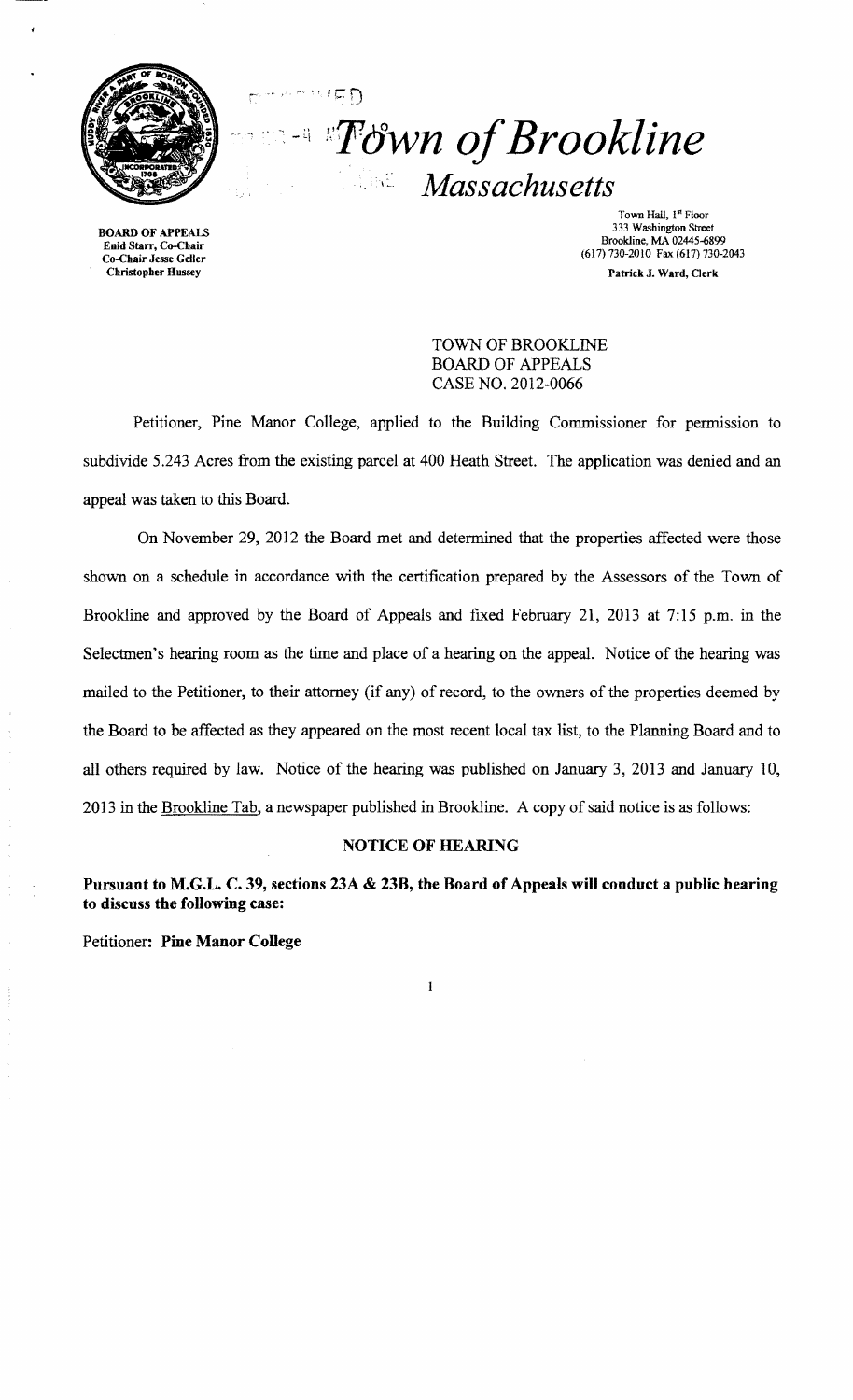Owner: Pine Manor College Location of Premises: 400 Heath Street Date of Hearing: February 21, 2013 Time of Hearing:  $7:15$  p.m. Place of Hearing: Selectmen's Hearing Room, 6<sup>th</sup> Floor

A public hearing will be held for a variance and/or special permit from:

1. Modification, as necessary, of Board of Appeals Cases: #1076 (March 23, 1961), Clarification to #1076 (January 7, 1965), #2459 (May 22, 1981) and #1076B (August 2, 2001).

of the Zoning By-Law to subdivide 5.243 Acres from the existing parcel at 400 Heath Street

Said premise located in an S-40 Residential district.

*Hearings, once opened, may be continued by the Chair to a date and time certain. No further notice will be mailed to abutters or advertised in the TAB. Questions regarding whether a hearing has been continued, or the date and time of any hearing may be directed to the Zoning Administrator at 617-734-2134 or check meeting calendar at: http://calendars.town.brookline.ma.usIMasterTownCalandarl? FormID= 158.* 

*The Town of Brookline does not discriminate on the basis of disability in admission to, access to, or operations of its programs, services or activities. Individuals who need auxiliary aids for effective communication in programs and services of the Town of Brookline are invited to make their needs known to the ADA Coordinator, Stephen Bressler, Town 01 Brookline,* 11 *Pierce Street, Brookline, MA 02445. Telephone:* (617) *730-2330; TDD* (617) *730-2327.* 

# Enid Starr Jesse Geller Christopher Hussey

At the time and place specified in the notice, this Board held a public hearing. Present at the hearing was Chairman, Enid Starr, and Board Members Mark Zuroff and Christopher Hussey. The case was presented by the attorney for the petitioner, Louis C. Miller with the law firm Rackermann, Sawyer, and Brewster, 160 Federal Street, Boston, Massachusetts. Also in attendance was Ellen Hurwitz, the acting president of Pine Manor College.

Chairman Starr called the hearing to order at 7:15 p.m. Attorney Miller stated that the petitioner

comes before the Board to modify the special permit issued in 1961 (Case No. 1076), which allowed use

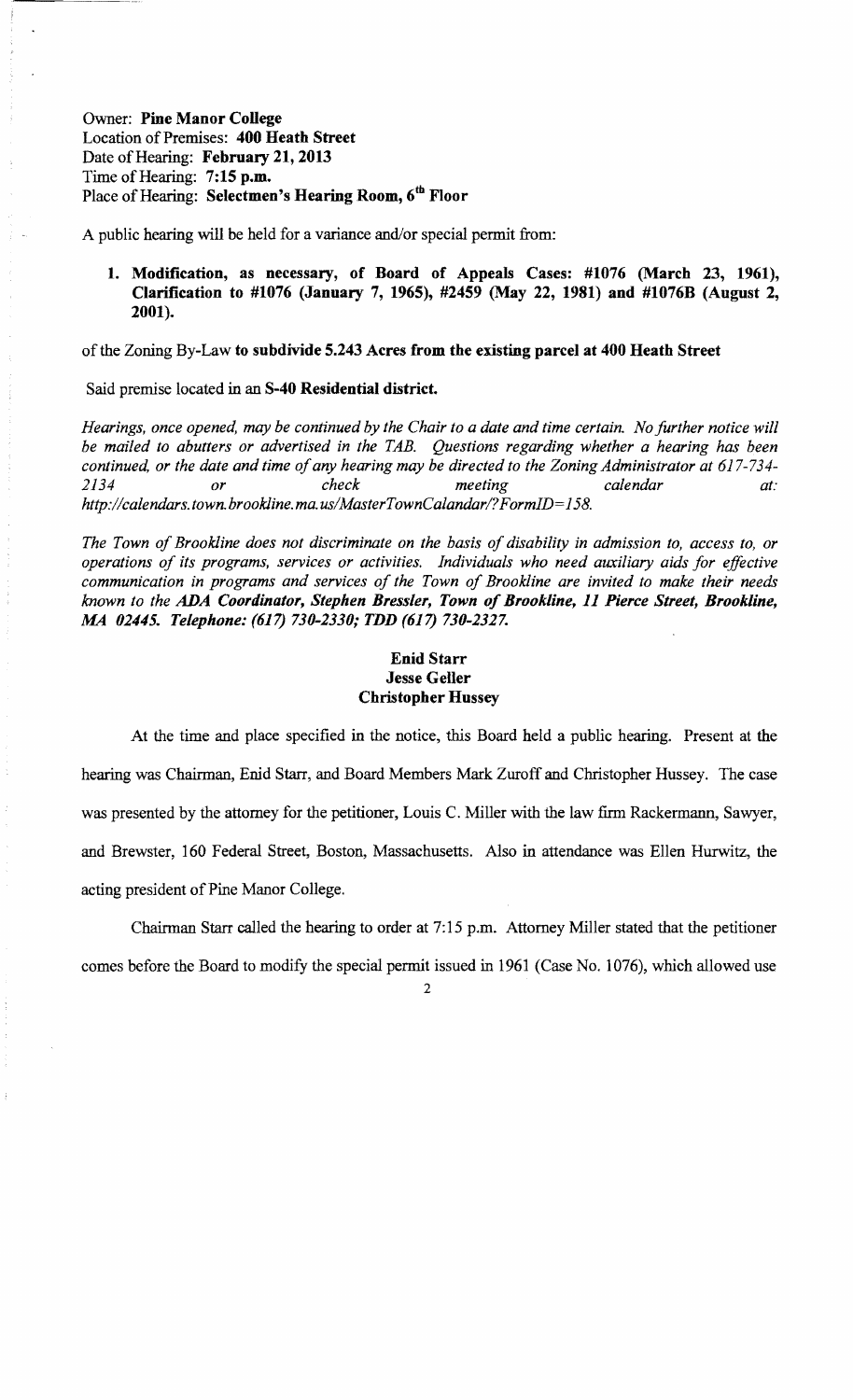of the property as an educational institution when Pine Manor College relocated its campus to Brookline from Wellesley, Massachusetts. The petitioner proposes a subdivision of the property and requires relief relative to Floor Area Ratio (FAR).

400 Heath Street is the site of Pine Manor College (formerly the Dane Estate) and is bounded by Heath Street, Woodland Road, and The Country Club. The main entrance is off of Heath Street. The college is located in a residential neighborhood that predominantly consists of large single-family homes, Soule Recreation Center and a pre-school and playground at the former Baldwin School.

The Petitioner proposes to convey Lot A, as shown on a plot plan provided to the Board and consisting of 5.243 acres of land, to a third-party. Lot A would have access to a public way, Woodland Road, from a new proposed driveway, the creation of which will create a new lot, Lot B. Lot B will consist of 6.39 acres and include the existing soccer field and tennis courts for Pine Manor College. The remaining campus will consist of 43.59 acres of land, totaling 49.98 acres with the inclusion of Lot B.

The main modification relates to the allowed maximum FAR required in the 1961 Decision, which was an FAR of 0.1 for the school campus. The current zoning for the S-40 district allows an FAR of 0.15, which is more appropriate to use in the current FAR calculation for Pine Manor. In addition to the 0.15 FAR calculations, Pine Manor is eligible for an educational institution increase of FAR, which is based on increments of 2,000 square feet above the minimum lot size. The petitioner has 929 incremental units of 2,000 square feet, which would entitle Pine Manor to the full sixty-five (65%) percent increase in FAR. Calculating the permitted Far of 0.15 times the sixty-five (65%) percent increase, comes to .2475, which would be the permitted FAR for an educational institution on this lot. If the proposed subdivision is approved by the Board, the FAR on the 43.59 acre campus would be 0.22. If Lot B is included in the FAR calculation, the ratio would equal 0.177. This FAR calculation is less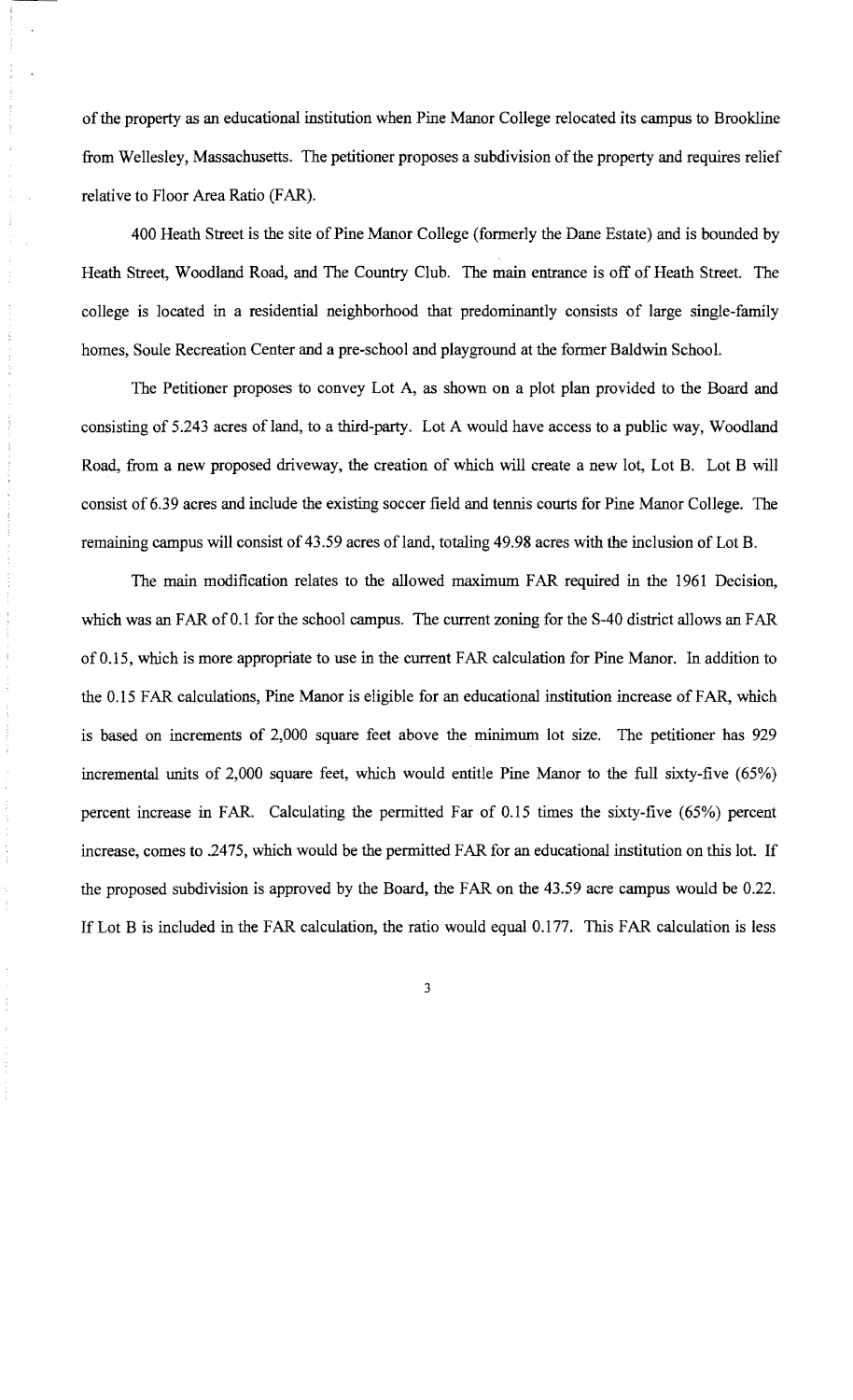than the maximum allowed for educational institutions as of right and is within the parameters of the Zoning Bylaw.

Attorney Miller discussed the legal requirements for special permit under Section 9.05 of the Zoning By-Law. The specific site is an appropriate location for such use, structure, or condition. The college has been operating continuously at this site since 1961. The use as developed will not adversely affect the neighborhood. The proposed use will not change from the prior use and has not adversely impacted the neighborhood in the past. Adequate and appropriate facilities will be provided for the proper operation of the proposed use. Finally, the development as proposed will not have a significant adverse effect on the supply of housing available for low and moderate income people.

Mr. Miller stated that his client had addressed several concerns of the neighbors and requested that conditions number three (3) and four (4) proposed by the Planning Board be amended as follows:

### Original Conditions No.3 & 4:

- 3. Woodland Road shall not be used for direct vehicular or pedestrian access to or egress from any part of the Pine Manor campus, subject to the following exceptions: (1) emergency vehicles may use the existing gate from Woodland at Pine Road, and (2) Woodland Road may be used to access a single family residential use on Lot B, ifLot B is sold to and continues to be owned by a party unrelated to Pine Manor.
- 4. Pine Manor shall keep and maintain the existing fence (or repair and replace it, as need be) preventing pedestrian access to the campus from Woodland Road and shall not take any action to breach the current fence or in any other way construct, build, or otherwise facilitate pedestrian access from Woodland Road to the campus.

## Proposed Conditions No.3 & 4:

3. Woodland Road will never be used for direct vehicular or pedestrian access to or egress from any part of the Campus except (i) that the easements over Lot B or the Remaining Land as shown on the Plan may be used as a means of vehicular and pedestrian access to Lot A from Woodland Road, (ii) that emergency vehicles may use the existing gate at Pine Road, and (iii) that the land shown as Woodland Road on the Plan may be used to access a single family residential use on Lot B when and if Lot B is sold and conveyed in an arm's length transaction to a person or other entity unrelated to Pine Manor, so long as Lot B shall remain owned by a person unrelated to Pine Manor.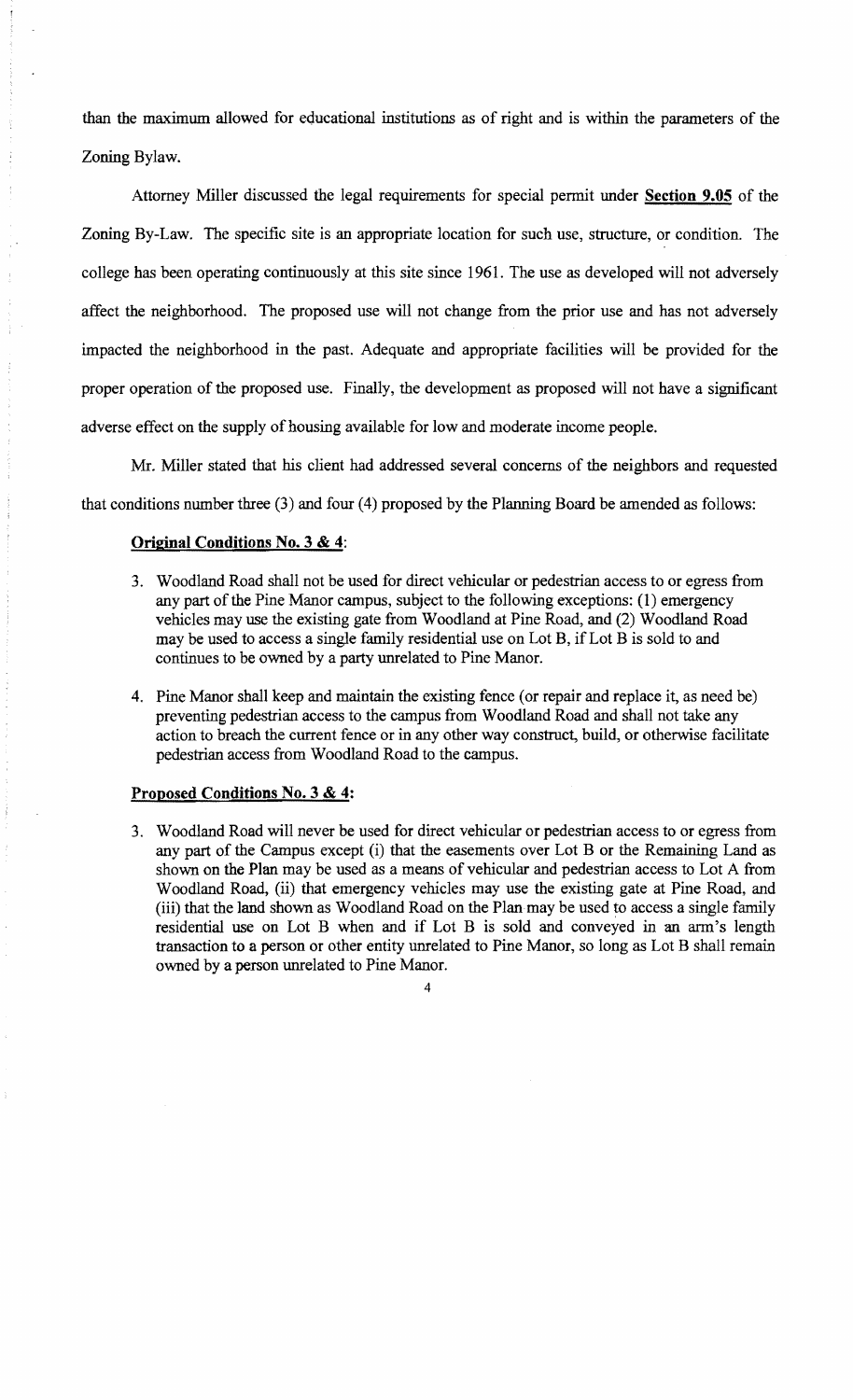4. Pine Manor shall keep and maintain the existing fence (or repair and replace it, as need be) preventing pedestrian access to the Campus from Woodland Road and shall not take any action to breach the current fence or in any other way construct, build, or otherwise facilitate pedestrian access from Woodland Road to the Campus.

Board Member Hussey asked what accommodations have been made regarding student access to Lot B. Attorney Miller stated that several easements and cross-easements have been proposed and the petitioner is working towards finalizing the proposals.

Before taking public comment, the Chairman stated preliminarily that the petitioner is requesting to modify prior relief to expand FAR and whether it is authorized to sell a portion of its property to a third party. Pine Manor has protections as a public non-profit educational institution under Massachusetts General Laws Chapter 40A(3), which is commonly known as the Dover Amendment. Municipalities may impose certain reasonable zoning restricts on properties as to bulk, setback, parking, FAR, density, etc. Case law is clear that the restrictions have to be reasonable and the Land Court has been specific what constitutes "reasonable" restrictions. Any public comment should be limited to whether the petitioner's request is "reasonable." The Chairman asked whether anyone in attendance wished to speak in favor of or against the proposal. No one spoke in favor of or in opposition to the proposal.

Polly Selkoe, Planner for the Town of Brookline, delivered the findings of the Planning Board.

# **FINDINGS**

## Modification of Board of Appeals case #1076 (1961) and clarifications to Decision #1076 (1965), #2459 (1981) and 1076B (2001)

#### FAR

The main modification that would be required relates to the allowed maximum FAR required in the 1961 Decision, which was an FAR of 0.1 for the school campus. Attorney Louise Miller has stated that since current zoning for this 8-40 zoned property allows an FAR of.15 (not 0.1), that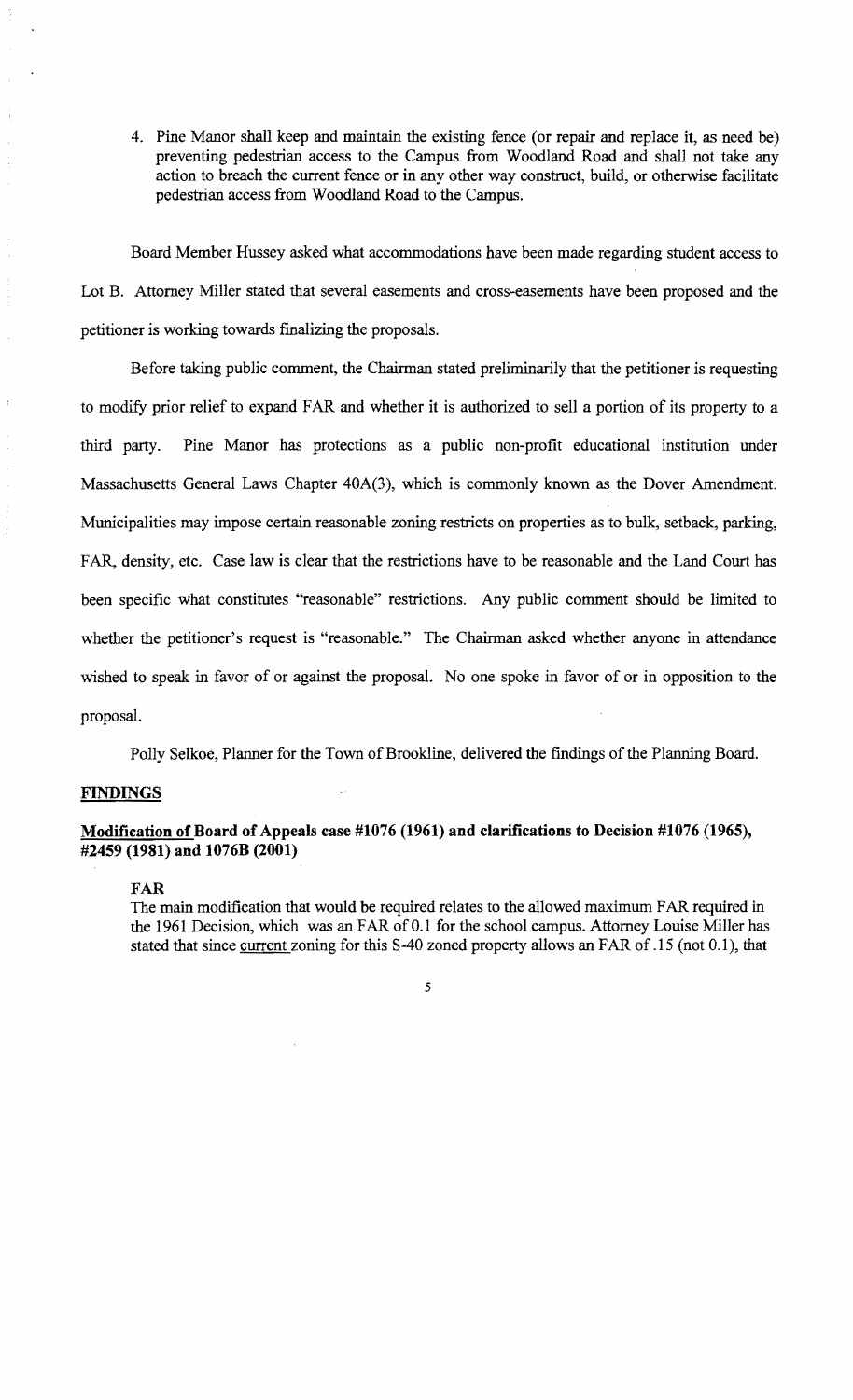this is the applicable FAR for Pine Manor, and when applying the 65% bonus allowed for campuses, the FAR would be met. **[See Sections 5.08.1a & b.]** 

#### **PARKING**

Since the parking plan required by Board of Appeals case  $\#$  090068 (1/4/10) showed parking on the parcel to be subdivided off, a new parking plan would need to be submitted for review and approval by the Assistant Director of Regulatory Planning per this condition, unless modified.

Ms. Selkoe stated that the Planning Board supports the request to subdivide off a 5.2 acre parcel for use as a single family house lot. It does not seem equitable to limit the FAR for this large college campus to 50% less than the allowed FAR for a single family home in the same zoning district. With an FAR of .15 and the additional 65% bonus allowed for large college campuses, Pine Manor would conform to the FAR that would be allowed by-right for any other college campus in this S-40 zoning district. In the 2010 Board of Appeals case, which allowed more dorm rooms, it was noted that Pine Manor has an excess of about 100 parking spaces except for rare events, such as graduation. However, it is important to document where parking is located on the campus, and a new parking plan showing adequate parking and shuttle bus spaces should be submitted for review and approval of the Planning and Community Development Department.

Therefore, the Planning Board recommends modification of the prior Board of Appeals cases as

requested, subject to the following conditions, which include the proposed changes of the applicant:

- 1. Prior to Planning Board endorsement of an Approval Not Required subdivision plan, a parking plan showing adequate parking and space for shuttle busses shall be submitted for review and approval of the Assistant Director of Regulatory Planning.
- 2. Prior to the issuance of a building permit for any construction on the single family house lot, evidence shall be submitted to the Building Commissioner that this Board of Appeals decision and the endorsed Approval Not Required Plan have been recorded at the Registry of Deeds.
- 3. Woodland Road will never be used for direct vehicular or pedestrian access to or egress from any part of the Campus except (i) that the easements over Lot B or the Remaining Land as shown on the Plan may be used as a means of vehicular and pedestrian access to Lot A from Woodland Road, (ii) that emergency vehicles may use the existing gate at Pine Road, and (iii) that the land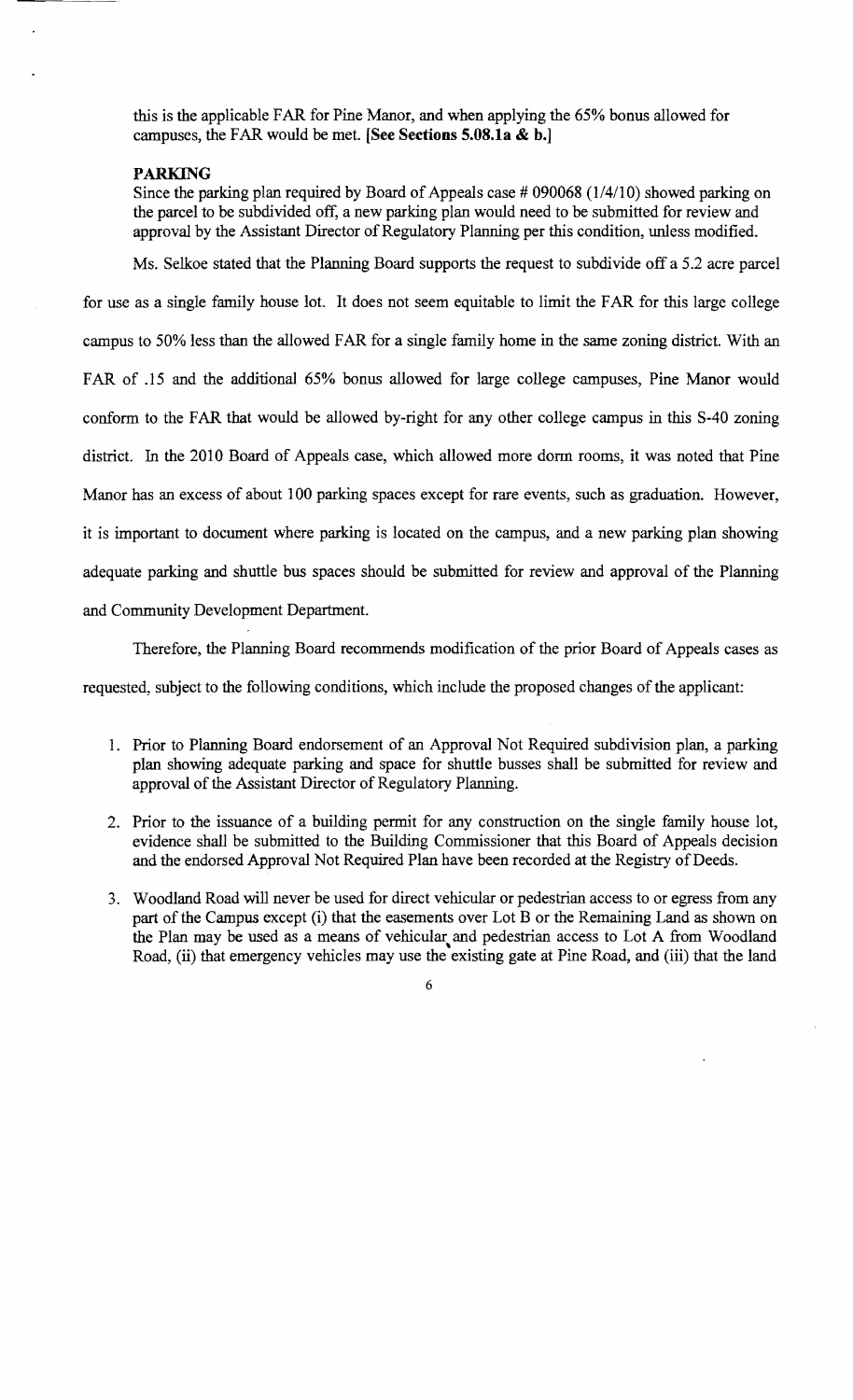shown as Woodland Road on the Plan may be used to access a single family residential use on Lot B when and if Lot B is sold and conveyed in an arm's length transaction to a person or other entity unrelated to Pine Manor, so long as Lot B shall remain owned by a person unrelated to Pine Manor.

- 4. Pine Manor shall keep and maintain the existing fence (or repair and replace it, as need be) preventing pedestrian access to the Campus from Woodland Road and shall not take any action to breach the current fence or in any other way construct, build, or otherwise facilitate pedestrian access from Woodland Road to the Campus.
- 5. These special permits and modifications are being granted upon the agreement of Pine Manor that it would not appeal or seek to annul the special permits and all modifications issued to date, as they were reasonable conditions when issued and are reasonable now.

The Chairman then called upon Michael Yanovich, Head of the Building Department, to deliver the comments of the Building Department. Mr. Yanovich stated that he had no objections to the proposal and that he feels the proposal is reasonable and that the Building Department supports granting relief.

The Board, having heard all the testimony, deliberated on the merits of the application. Chairman Starr stated there is little question that the FARis reasonable under the zoning bylaws, supporting case law and the Dover Amendment. Starr stated that all the elements for a special permit under Section 9.05 have been met. Chair members Zuroff and Hussey echoed the remarks of the Chairman and stated there is no reason to override the prior decisions, the relief is covered under Dover, and the request is reasonable.

Chairman Starr stated that there should be additional modifications to the conditions proposed by the Planning Board. Condition number two (2) should include the words "and any cross easements." The Chairman stared that she would not grant a special permit with condition number five (5) attached, as it is arbitrary, capricious, does not have to do with reasonableness of the FAR request, and the Board does not have jurisdiction over the issue. Board members Zuroff and Hussey concurred.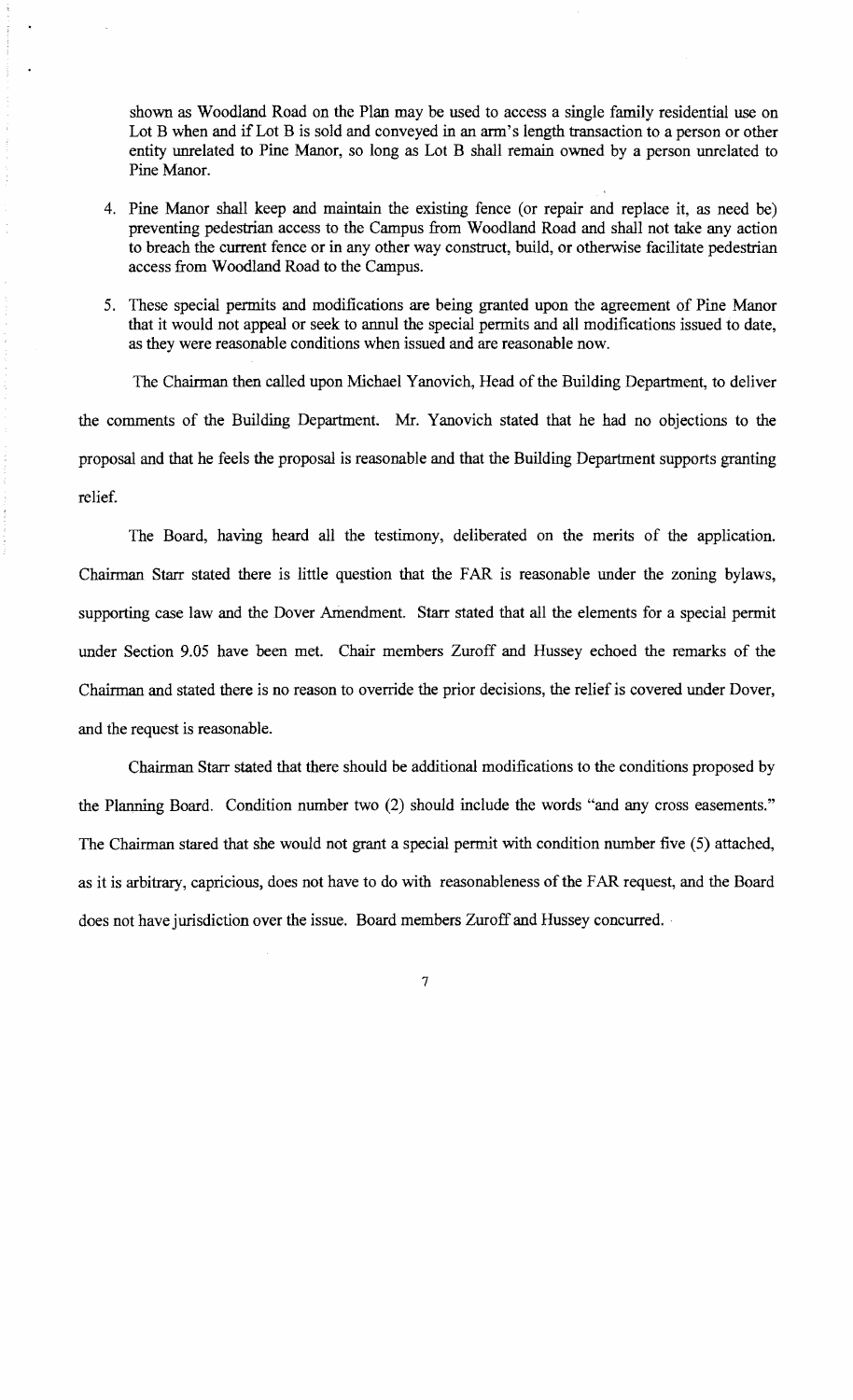The Board then determined, by unanimous vote that relief by special permit under Section 9.05

of the Zoning Bylaw is appropriate. The Board made the following specific findings pursuant to said

### Section 9.05 of the Zoning By-Law:

- a. The specific site is an appropriate location for such a use, structure, or condition.
- b. The use as developed will not adversely affect the neighborhood.
- c. There will be no nuisance or serious hazard to vehicles or pedestrians.
- d. Adequate and appropriate facilities will be provided for the proper operation of the proposed use.
- e. The development as proposed will not have a significant adverse effect on the supply of housing available for low and moderate income people.

Accordingly, the Board voted unanimously to grant the requested relief subject to the following conditions:

- 1. Prior to Planning Board endorsement of an Approval Not Required subdivision plan, a parking plan showing adequate parking and space for shuttle busses shall be submitted for review and approval of the Assistant Director of Regulatory Planning.
- 2. Prior to the issuance of a building permit for any construction on the single family house lot, evidence shall be submitted to the Building Commissioner that this Board of Appeals decision and the endorsed Approval Not Required Plan have been recorded at the Registry ofDeeds and any cross-easements.
- 3. Woodland Road will never be used for direct vehicular or pedestrian access to or egress from any part of the Campus except (i) that the easements over Lot B or the Remaining Land as shown on the Plan may be used as a means of vehicular and pedestrian access to Lot A from Woodland Road, (ii) that emergency vehicles may use the existing gate at Pine Road, and (iii) that the land shown as Woodland Road on the Plan may be used to access a single family residential use on Lot B when and if Lot B is sold and conveyed in an arm's length transaction to a person or other entity unrelated to Pine Manor, so long as Lot B shall remain owned by a person unrelated to Pine Manor.
- 4. Pine Manor shall keep and maintain the existing fence (or repair and replace it, as need be) preventing pedestrian access to the Campus from Woodland Road and shall not take any action to breach the current fence or in any other way construct, build, or otherwise facilitate pedestrian access from Woodland Road to the Campus